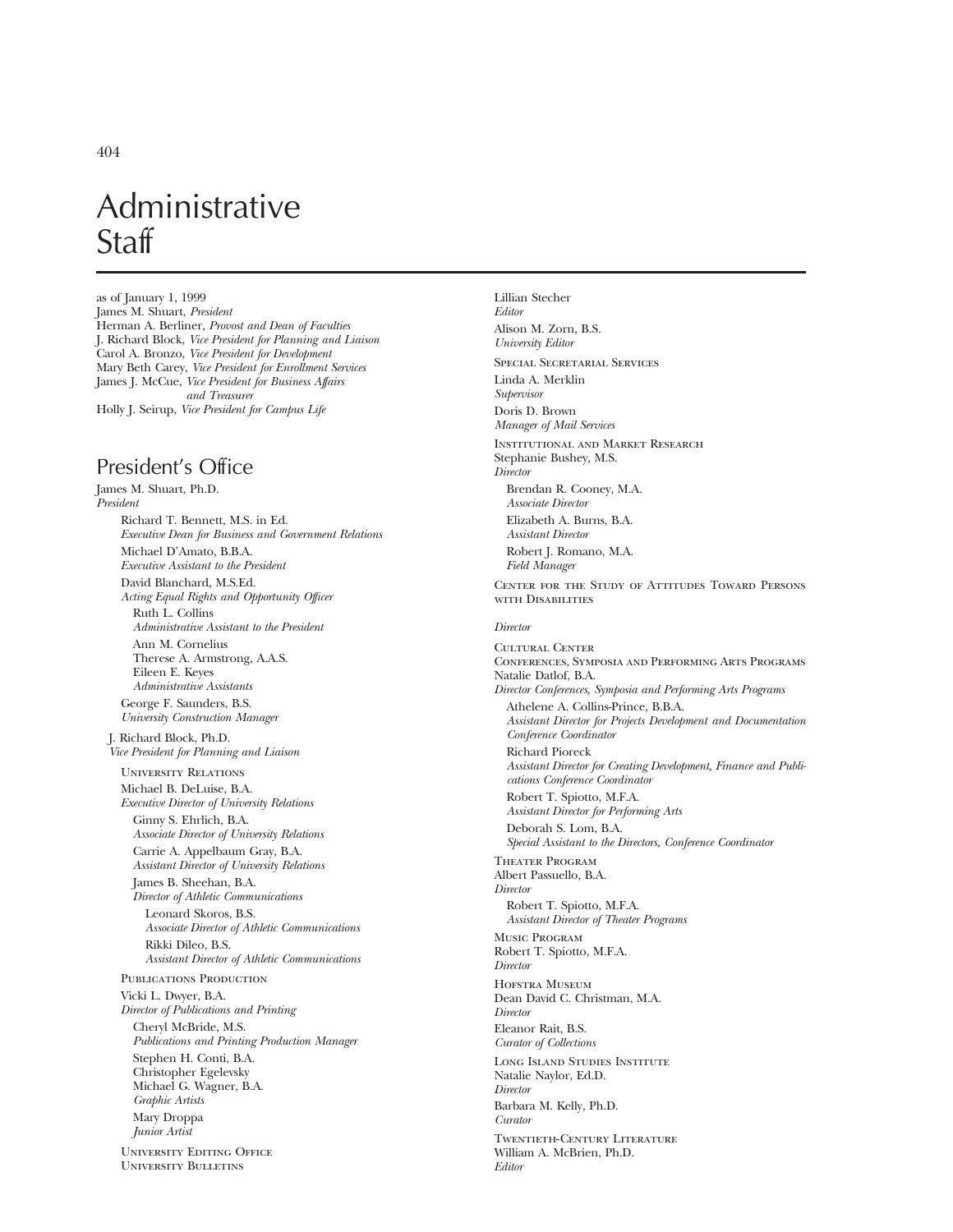405

Theater Facilities Albert L. Passuello, B.A. *Director of Theater Facilities* David J. Markley, M.F.A. *Director, West End Theatre* Peter Hague, B.A. Charles Kalinowski, B.A. Alan Pittman, B.A. *Assistant Technical Directors* Stacy Blayne, B.A. *Theater Facilities Manager* Deirdre McGuire, M.F.A. *Coordinator, Costume Design* Intercollegiate Athletics Harry Royle, M.S. *Director* Cindy Lewis, M.S. *Associate Athletic Director* Harold Starks, B.A. *Assistant Athletic Director* Kevin Delaney, M.Ed. *Assistant Athletic Director* Mark Cox, B.B.A. *Assistant Athletic Director* Patrick Anderson, B.S. *Assistant Baseball Coach* Lisa Ayles, B.S. *Assistant Trainer* Patrina Blow, B.F.A. *Assistant Coach, Women's Basketball* Carie Bodo, B.S. *Head Coach, Women's Lacrosse* Dave Brock, B.S. *Assistant Football Coach* Eugene Burroughs, B.A. *Assistant Coach, Men's Basketball* John E. Danowski, M.S. *Head Coach, Men's Lacrosse* Kathy DeAngelis, B.S. *Head Field Hockey Coach* Caryl Drohan, B.A. *Assistant Softball Coach* Ryan Edmundson, B.A. *Assistant Wrestling Coach* Bill Edwards, M.A. *Head Softball Coach* Kyle Flood, B.A. *Assistant Football Coach* Joseph Gardi, B.S. *Head Football Coach* \*Sean Garvey, B.A. *Head Golf Coach* \*William Gerdts, B.S. *Head Coach, Men's and Women's Tennis* Brett Gunning, B.S. *Assistant Coach, Men's Basketball* \*Fred Himes, B.A. *Assistant Football Coach* Monica Holmes, B.A. *Assistant Volleyball Coach* Reginald Jackson, B.A. *Head Baseball Coach*

Francine Kalafer, M.S. *Head Volleyball Coach* Ellie Karvoski, B.A. *Assistant Field Hockey Coach* Shelley Klaes, B.S. *Assistant Coach, Women's Lacrosse* Kendra Koneski, B.S. *Assistant Coach, Women's Basketball* \*John Lange, B.A. *Graduate Assistant, Wrestling* \*Eugene Larkin, B.S. *Assistant Coach, Men's Soccer* Kevin Maxwell *Equipment Manager* \*Robert McIntyre, M.A. *Assistant Football Coach* Terry McLaughlin, B.S. *Graduate Assistant, Athletic Training* \*Larry Minor, B.A. *Assistant Baseball Coach* Richard Nuttall, B.S. *Head Coach, Men's Soccer* \*Tom Pajic, B.S. *Assistant Football Coach* \*Beth Parr, B.A. *Graduate Assistant, Volleyball* Thomas Pecora, B.S. *Associate Coach, Men's Basketball* Mike Polidoro, M.S. *Associate Trainer* Dan Quinn, B.S. *Assistant Football Coach* Simon Riddiough, B.S. *Assistant Coach, Women's Soccer* JoAnne Russell, B.A. *Head Coach, Women's Soccer* Tom Ryan, B.S. *Head Wrestling Coach* Leslie Schlegel-Danowski, B.A. *Head Coach, Women's Basketball* Diane Schulte, M.S. *Assistant Trainer* Vincent Sinagra, M.S. *Assistant Football Coach* Rob Spence, M.S. *Assistant Football Coach* Briton Stone *Assistant Manager, Men's Equipment* \*Bill Stonecypher, B.S. *Assistant Football Coach* Kathy Theiling, B.S. *Women's Equipment Manager* \*Seth Tierney, B.S. *Assistant Coach, Men's Lacrosse* \*Isabella Totino, M.S. *Assistant Softball Coach* Steven Tozer, B.S. *Graduate Assistant, Athletic Training* David Walsh *Assistant Manager, Men's Equipment* Kelley Watts, B.S. *Assistant Coach, Women's Basketball*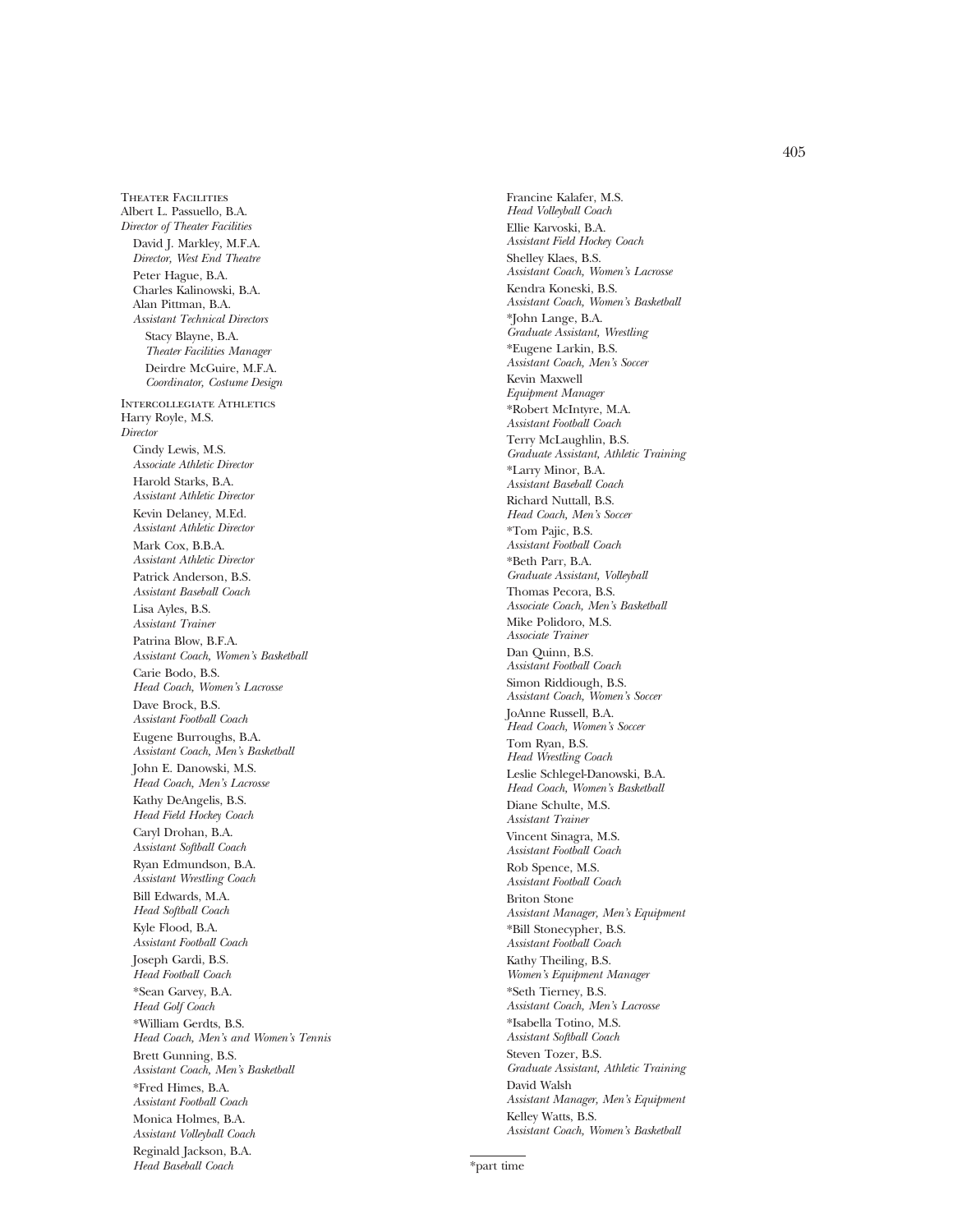Bill Wilson, B.A. *Assistant Coach, Men's Lacrosse* Joseph Woods, B.A. *Assistant Football Coach* Jerold T. Wright, B.A. *Head Coach, Men's Basketball* Frederick G. Zappala, M.S. *Head Athletic Trainer* \*Patricia Zebersky, B.S. *Head Coach, Men's and Women's Cross Country*

# Provost's Office

Herman A. Berliner, Ph.D. *Provost and Dean of Faculties Lawrence Herbert Distinguished Professor* Tina Morris *Administrative Assistant to the Provost and Dean of Faculties and Office Manager* Sylvia J. Giallombardo, Ph.D. *Associate Provost and Associate Dean of Faculties* David G. Blanchard, M.S.Ed. *Senior Assistant Provost for University Advisement; Acting University Equal Rights and Opportunity Officer* Dyan Greggs *Administrative Assistant to the Associate Provost and Associate Dean of Faculties* Susan S. Lukesh, Ph.D. *Associate Provost for Planning and Budget* Suzanne Ng Tang, M.B.A. *Assistant Provost and Coordinator of Provost's Systems* Eugene Ingoglia, M.S. *Associate Provost for Information Systems; Director of University Computing Facilities* Howard E. Negrin, Ph.D. *Associate Provost for Grants and Research Administration* Sofia Kakoulidis, M.B.A. *Assistant Provost for Grants and Research Administration* Cynthia Diaz Wilson, Esq. *Assistant Provost and Executive Director of NOAH* CENTER FOR UNIVERSITY ADVISEMENT David G. Blanchard, M.S.Ed. *Senior Assistant Provost for University Advisement* Karin J. Spencer, Ph.D. *Associate Dean and Director of University Advisement; Director of the PHED Program* Matthew L. Hickling, M.S.Ed. *Senior Assistant Dean of University Advisement* Ellen C. DaVolio, M.S.Ed. *Senior Assistant Dean of University Advisement and Director of the Office of Part-time Studies* Erich Berendt, M.B.A. Addie Cohen, B.A. Jill Glatter, M.S. Marilyn Heyward, M.S.Ed. Stephanie Kletter, B.S. *Assistant Deans of Advisement* Mindy Forman, M.S.Ed. *Part-time Adviser* Elaine Anton-Lotruglio, M.A. *Assistant Dean and Director of the University Tutorial Program* Cheryl Donald, B.A. *Academic Counselor*

UNIVERSITY COMPUTING FACILITIES Eugene Ingoglia, M.S. *Associate Provost for Information Systems* Academic Computing Fleur Eshghi, Ph.D. *Director* Harry Baya, M.S. *Academic Computing Service Coordinator for Computer Laboratory Services* Brian Ferris *Academic Computing Technical Coordinator* Barry Germond *Academic Computing Service Coordinator for Multimedia Services* Jason Ilardo *Academic Computing Technical Coordinator* David A. Klein, Ph.D. *Senior Academic Computing Service Coordinator of Networking Services* Sherry M. Ross, M.B.A. *Senior Academic Computing Service Coordinator of Faculty/ Student Outreach and Support* Adam Scinto *Academic Computing Technical Coordinator* Julianne Sullivan, B.B.A. *Academic Computing Service Coordinator for Training and Documentation* Administrative Information Systems Linda J. Nelson, M.B.A. *Director* Peter DiFiore, M.S. *Systems Database Administrator* Management System Design Martin Gross, M.A. Linda Ilovic, A.A.S. *Project Leaders* Brian Collins, B.A. William Jerold, A.A.S. Mohammad Joudah, A.A.S. Susan Klugman, M.S. Mary Moran, B.S. Rosane Mordt Penny Piro, B.S. Thomas Wagner *Analysts/Programmers* OPERATIONS CONTROL Eric Beckler *Production Control Supervisor* Stuart Reisman, B.A. *Operations Supervisor* Learning and Information Technology Lanny R. Udey, Ph.D. *Associate Dean* **TECHNOLOGY** David Denara, M.B.A. *Director* Network and Systems Services Matthew Fuoco, B.S. Steve Greenwald, B.B.A. Robert Grella, B.B.A. Raymond McClure, B.B.A. Joe Pascale, B.S. Christina Scalise, B.S. Daniel Yu, B.S. *Network and Systems Specialists*

\*part time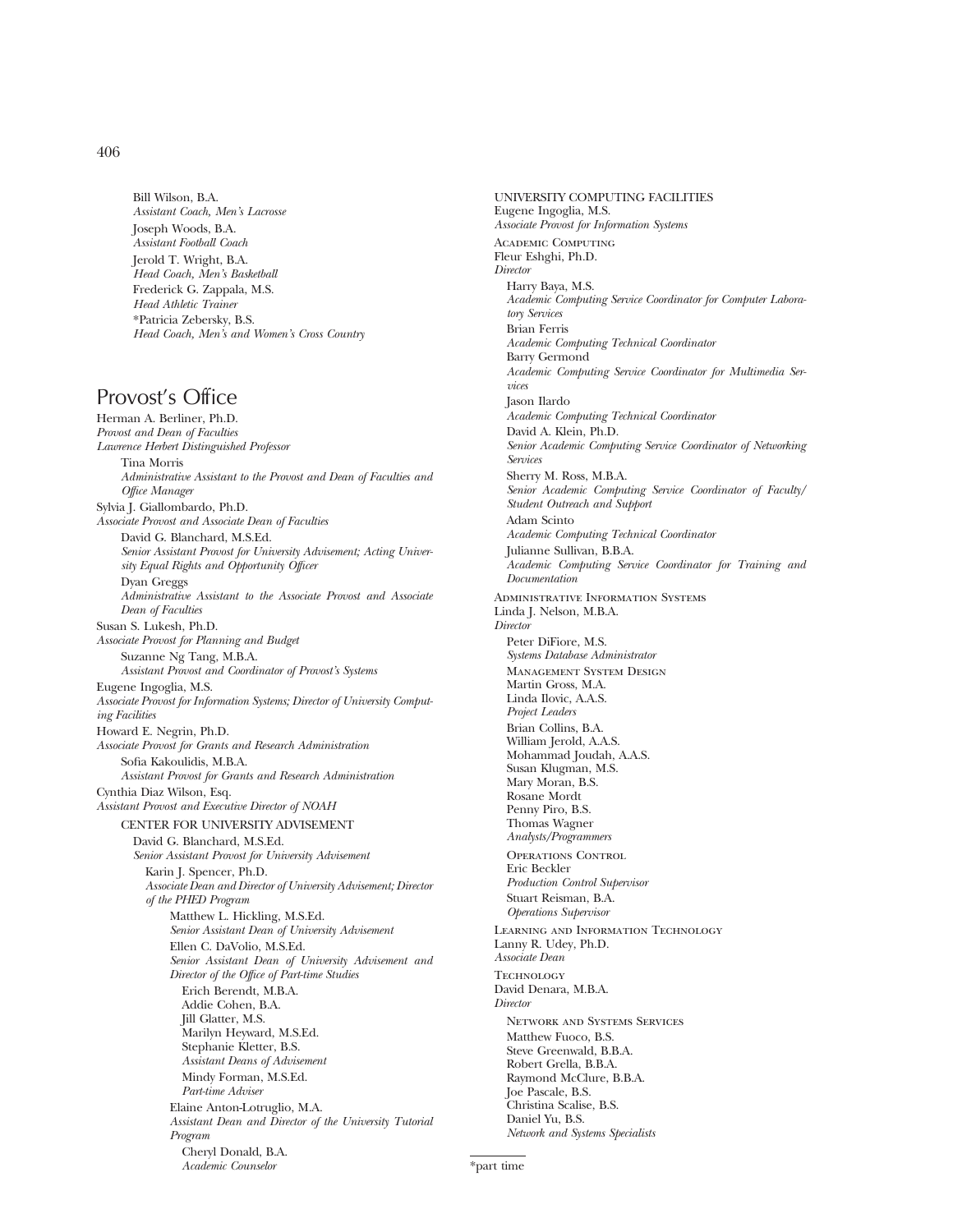Residence Hall Computing James R. Shuart *Manager of Residence Hall Computing* William McGuirk, B.A. *Assistant Manager of Residence Hall Computing* Telecommunications and Technological Services Theresa Macri, B.S. *Assistant Director of Telecommunications and Technical Services* Danny Ferreira, B.S. Brian O'Toole Andrew Reina, A.A.S. Veronica Rojas, B.S. Gregory Russell, B.S. Paige Sicari, B.A. Vinh Trinh, B.S. *End User Support Specialists* Joseph Dalto Henry Meyer, B.A. Robert Trusheim, A.A.S. *Technicians* NEW OPPORTUNITIES AT HOFSTRA (NOAH) Cynthia Diaz-Wilson, J.D. *Assistant Provost; Executive Director of the NOAH Program* William E. Bland, M.A. *Senior Assistant Dean* Cecilia Cardenas, B.A. *Senior Assistant Dean* Adam P. Rogers, M.S. *Assistant Dean* Shawneece Bailey, B.A. *Assistant Dean* \*Julius E. Brown, M.A. *Computer Facilitator* \*Louise Robbins, Ed.D. *Assistant Director of Developmental Studies* \*Eleanora Spratt, Ed.D. *Reading Specialist* \*Sabir Manteen, J.D. *Developmental Freshman Orientation Instructor* \*Rhetta Ivy Bell, M.S. *Developmental Mathematics Instructor* Betty M. Andrews-Tobias, M.S. *Developmental English Instructor* \*Lynda Day, Ph.D. *Social Science Instructor* SALTZMAN COMMUNITY SERVICES CENTER Greta M. Rainsford, M.D. *Executive Director* Clinical Services Marriage and Family Therapy Clinic Joan D. Atwood, Ph.D. *Director* Psychological Evaluation and Research Clinic Joseph R. Scardapane, Ph.D. *Director* Student and Career Counseling Services John C. Guthman, Ph.D. *Director* Reading/Writing Learning Institute Alan D. Flurkey, Ph.D.

*Director*

Rehabilitation Counseling Center Joseph Lechowicz, Ph.D. *Director* Speech-Language-Hearing Institute Lori K. Amon, M.A. *Interim Director* PRIOR LEARNING/CREDIT BY EXAMINATION Prior Learning Coordinator: \*Barbara Bohannon, Ph.D. Credit by Examination Coordinator: \*Barry N. Nass, Ph.D. UNIVERSITY HONORS PROGRAM \*Helene C. Waysek, Ph.D. *Coordinator* BUSINESS DEVELOPMENT CENTER Richard T. Bennett, M.S.Ed. *Director of the Business Development Center* Laurie Harvey, M.B.A. *Associate Dean of the Business Development Center* Bernard Schoen, B.B.A. Mary Beth Jacovides, B.A. *Assistant Directors* \*Stuart L. Bass, J.D. *Director of the Family Business Forum* COLLEGE OF LIBERAL ARTS AND SCIENCES Bernard J. Firestone, Ph.D. *Dean* Barbara Bohannon, Ph.D. Jeanne Fuchs, Ph.D. Barry N. Nass, Ph.D. *Associate Deans* Helene Morris *Administrative Assistant to the Dean of the College of Liberal Arts and Sciences* ANIMAL LABORATORY Dennis M. Burke, M.B.A. *Director* Biology Laboratories Dennis M. Burke, M.B.A. *Director* Chemistry Laboratories Christine A. Anderson, M.S. *Manager* Language Laboratory Mustapha Masrour, M.Ed. *Director* Center for the Study of Labor and Democracy Gregory DeFreitas, Ph.D. *Director* Engineering Department John LeGault *Laboratory Supervisor* English Language Program George L. Greaney, Ph.D. *Director* Psychological Evaluation and Research Clinic Joseph R. Scardapane, Ph.D. *Director*

\*part time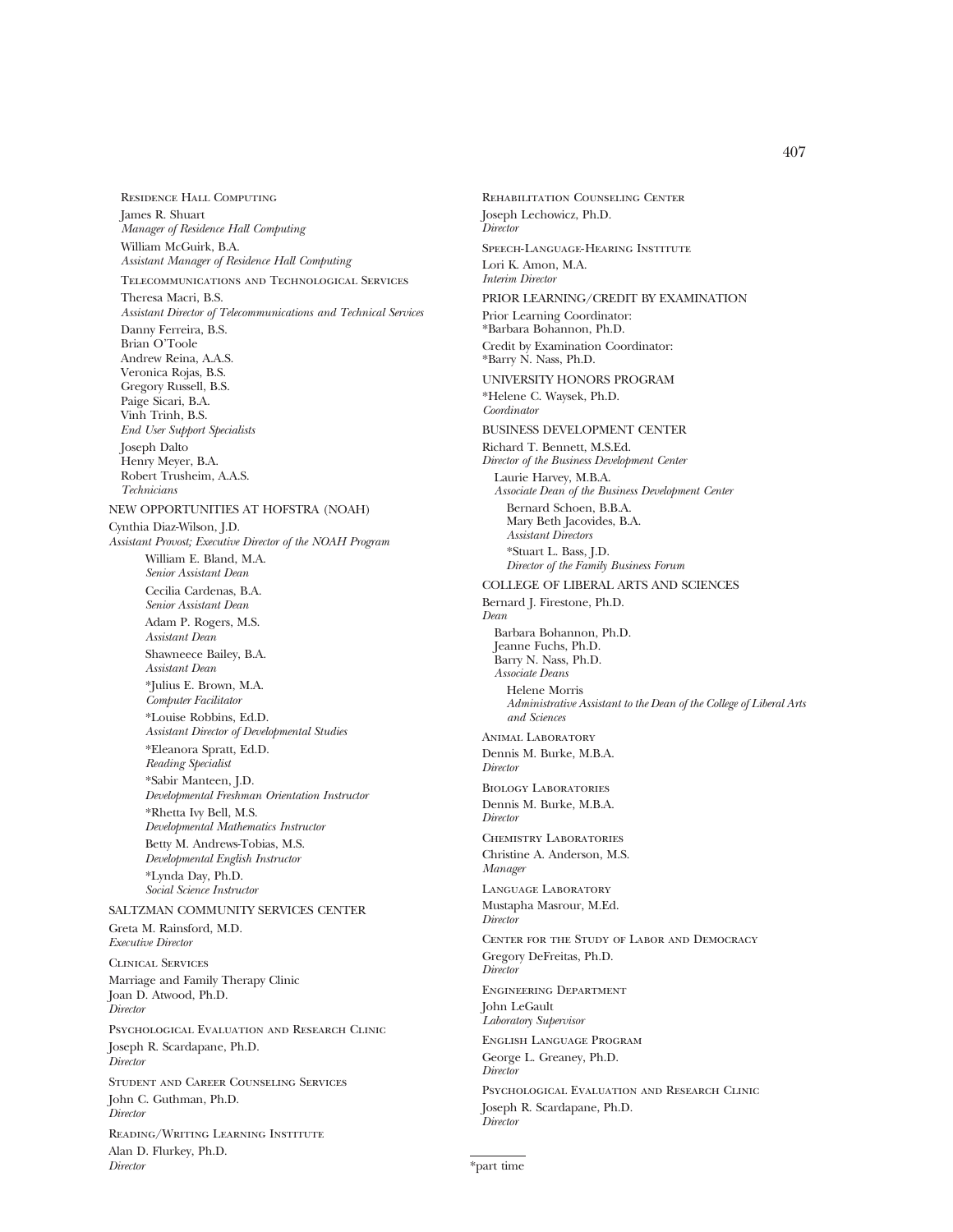Speech-Language-Hearing Institute Ronald Bloom, Ph.D. *Director* Lori Katz Amon, M.A. Linda Gelbs, M.A. Nancy Mascia, M.A. *Clinicians Clinical Supervisors:* \*Lynette Abruzzo, M.A. \*Margaret Costello, M.A. \*Barbara Lederer, M.A. \*Nancy Lufrano, M.A. \*John Mascia, M.A. \*Heather Timmins, M.A. LIBRARY Susan S. Lukesh, Ph.D. *Interim Dean of Library Services* Rosemary Burgos, M.S.I.S. *Access Services Coordinator* Elena Cevallos, Ph.D. *Interim Assistant Dean; Chairperson of Reference* Emerita M. Cuesta, M.L.S. *Assistant Dean of Library Services* David Dapogny, M.F.A. *Director of Media Services* Melanie Freese, M.L.S.; M.A. *Assistant Dean; Chairperson of Technical Services* Howard Graves, M.L.S.; M.A. *Senior Assistant Dean of Library Systems and Technology* Barbara M. Kelly, Ph.D. *Director, Special Collections* Danko Panchich, B.S. *Computer Operations Facilitator* Carol Sasso *Manager of the Office of the Dean of Library Services* Geri Solomon, M.A. *University Archivist/Conservator* NEW COLLEGE David C. Christman, M.A. *Dean* Jessica Anderson, B.A. *Administrative Associate and University Without Walls Administrator* Diana Ben-Merre, Ph.D.

*Coordinator, B.A. Writing Program* Heather E. Johnson, M.A. *Senior Assistant Dean and Master of Arts Program Administrator* Jeffrey Romano, B.A. *Director, New College Theater* Rene Giminiani-Caputo, B.A. *Senior Administrative Associate*

#### ZARB SCHOOL OF BUSINESS

Ralph S. Polimeni, Ph.D. *Dean; Chaykin Endowed Chair in Accounting* Robert E. Brockway, B.S. *Special Assistant to the Dean* Anil Mathur, Ph.D. *Associate Dean for Faculty Development* Susan M. McTiernan, M.S. in Ed. *Associate Dean for Graduate Programs* Patricia E. Green, M.B.A., C.A.S. *Senior Assistant Dean for Undergraduate Programs*

Rose Anne Manfredi, M.A. *Senior Assistant Dean for Administration, Curriculum and Personnel* Nicole T. Bryan, M.B.A. *Assistant Director of Graduate Programs* Lisa Welch, B.A. *Assistant Director of Graduate Programs* Garen A. Tchopourian, M.S. *Computer Facilitator* SCHOOL OF COMMUNICATION Gary L. Kreps, Ph.D. *Dean* Laurie J. Wenchell, M.S.Ed. *Assistant Dean* Carol J. Drummer, M.S. *Assistant Dean* Laurie Felix, A.A.S. *Administrative Assistant to the Dean of the School of Communication* Timothy R. Fehmel, M.B.A. *Facilities Manager* Randal K. Hillebrand, B.S. *Training Coordinator* Bruce Avery, M.A. *General Manager, WRHU* Michelle Lisi, M.S. *Operations/Programming Coordinator, WRHU* Leonard Thon, B.F.A. *Producer/Director, Hofstra Video Productions* Brian Potts, B.A. *Production Assistant, HVP* Stephen B. Darnaud, B.S. John P. Kopp, B.S. Joseph J. Valerio, B.S. *Video Engineers* Billy Gregoriadis *Equipment Manager* SCHOOL OF EDUCATION AND ALLIED HUMAN SERVICES James R. Johnson, Ph.D. *Dean* Penelope J. Haile, Ph.D. *Associate Dean* Jane Goldman, M.S. in Ed. *Assistant Dean of External Relations and Director of Field Services* Karleen Edwards, M.A. *Advisement Administrator and Certification Officer* Marguerite Rhodes, M.A. *Special Consultant for Field Services and Minority Affairs* Diane Lindner-Goldberg Child Care Institute Donna Tudda, M.S. *Director* Reading/Writing Learning Institute Alan D. Flurkey, Ph.D. *Director* Upward Bound Sunday Coward, M.S. in Ed. *Director* \*Leroy Franklin, M.A. *Assistant Director*

\*part time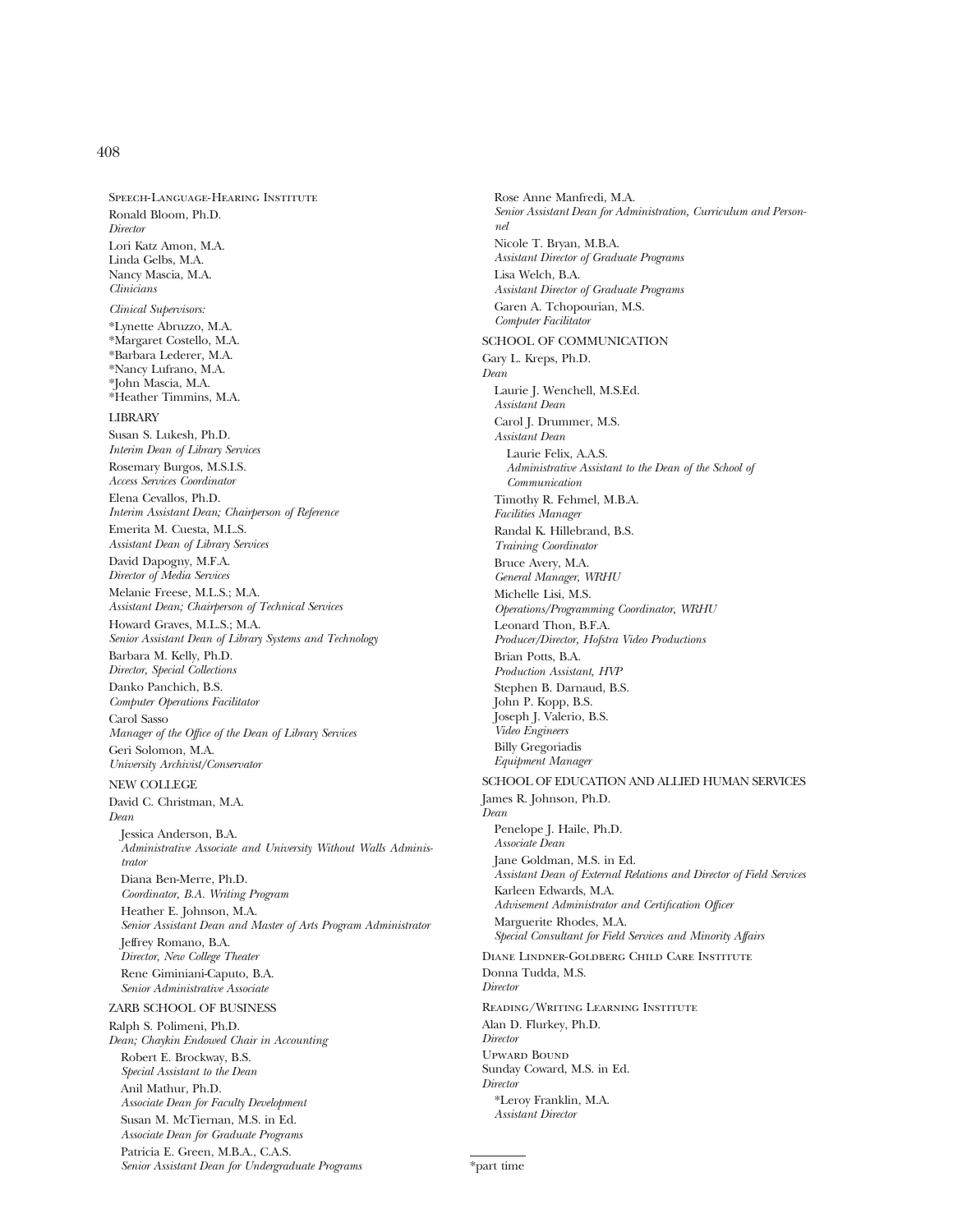S.T.E.P. Deanna Hunter, M.S. *Director* Liberty Partnership Program Alice Blanch, M.S. *Director* SCHOOL OF LAW Stuart Rabinowitz, J.D. *Dean; Andrew M. Boas and Mark L. Claster Distinguished Professor of Civil Procedure* M. Patricia Adamski, J.D. *Vice Dean; Adolph J. and Dorothy R. Eckhardt Distinguished Professor of Corporate Law* Judith F. Anspach, M.L.S., J.D. *Director of the Law Library* Daniel M. May, M.L.S., J.D. *Assistant Director of the Law Library* Caroline Levy, J.D. *Senior Assistant Dean for Career Services* Barbara T. Pace, J.D. *Senior Assistant Dean for Student Affairs* Amy Engle, M.B.A. *Assistant Dean for Admissions* Nancy E. Modell, M.S. *Assistant Dean for Financial Aid* Rebecca Kate-White, J.D. *Director, Public Sector Career Planning* Barbara Birch *Director of Law Alumni Affairs and Special Events* Gary P. Moore, B.S. *Director, Information Systems* Diane Schwartzberg *Director of Career Services* Susan Tiefenbrun, J.D. *Director, Center for the Study of Communications Law and Director, International Law Program* John J. Francis, J.D. *Supervising Attorney, Community Legal Assistance Corp.* Carol A. Turowski *Supervising Attorney, Community Legal Assistance Corp.* Marjorie M. Daniels, B.A. *Registrar* Marie Leuci *Administrative Assistant* Lilli Weinger, M.S. *Director of the Law School Capital Campaign* Yvonne V. Atkinson *Paralegal* C. Peter Chao, M.L.S. *Catalog Librarian* Linda P. Helenek, M.L.S. *Head of Technical Services* Patricia Kasting, M.L.S., J.D. *Reference Librarian* Connie S. Lenz, M.L.S., J.D. *Reference Librarian* Rou Chia Pearl Lin, M.L.S. *Acquisitions Librarian* Mena Sieber, M.L.S. *Documents Librarian* SCHOOL FOR UNIVERSITY STUDIES David C. Christman, M.A. *Dean* Heidi Contreras, M.S. *Assistant Dean*

Ignacio L. Götz, Ph.D. *Director, Freshman Division and Program for Academic Learning Skills (PALS)* Linda De Motta, M.S. *Assistant to the Director, Program for Academic Leaning Skills (PALS)* Douglas R. Friedlander, Ph.D. *Coordinator of the Writing Program* Adrianne Rubin, M.A. *Teaching Administrator, Transfer Division* UNIVERSITY COLLEGE FOR CONTINUING EDUCATION Deanna G. Chitayat, Ph.D. *Dean* Judith D. Burke, M.A. *Administrative Assistant to the Dean* Lewis Shena, M.A. *Associate Dean* Roseann Kelly, M.S. *Associate Dean for Systems and Budgets* Trudy Buro Roseann Martinez, A.S. Marit Sadaka Jean Sans *Administrative Assistants* Debra J. Collins, B.A. *Director of Marketing* Suzanne Formont, B.A. *Assistant Director and Coordinator, Summer Sessions* Chris Gentilin, B.A. *Director, Information Systems* Division of Professional Development Kenneth Henwood, Ph.D. *Director, Allied Health Programs* Robert Rachlin, M.B.A. *Assistant Dean, Director, Center for Business Studies* Ury Krotinsky, M.A. *Director, Computer Studies* Ronald Alvarez, Ph.D. *Director, Engineering Studies* Stacey L. Barone, J.D. *Director, Legal Studies: Paralegal and Legal Nurse Consulting* Nancy G. Bard, B.A. *Director of Admissions* Brigid H. Gahagan, B.S. *Student Services Coordinator* Division of Continuing Education Kenneth Henwood, Ph.D. *Director, Liberal Arts Studies* Judith H. Reed, B.M.E. *Associate Director* Stacy Fellman, M.A. *Special Projects Coordinator* Janice Sawyer, Ed.D. *Director, Professionals and Executives in Retirement* Jessica Wehrs, B.S. *Administrative Assistant* Judith Reed, B.M.E. *Coordinator, Text Review Programs* Division of Youth Programs Seymour Lebenger, P.D. *Assistant Dean for Youth Programs and Director, Summer Camps* Thomas Diana, P.D. *Program Director, Summer Camps*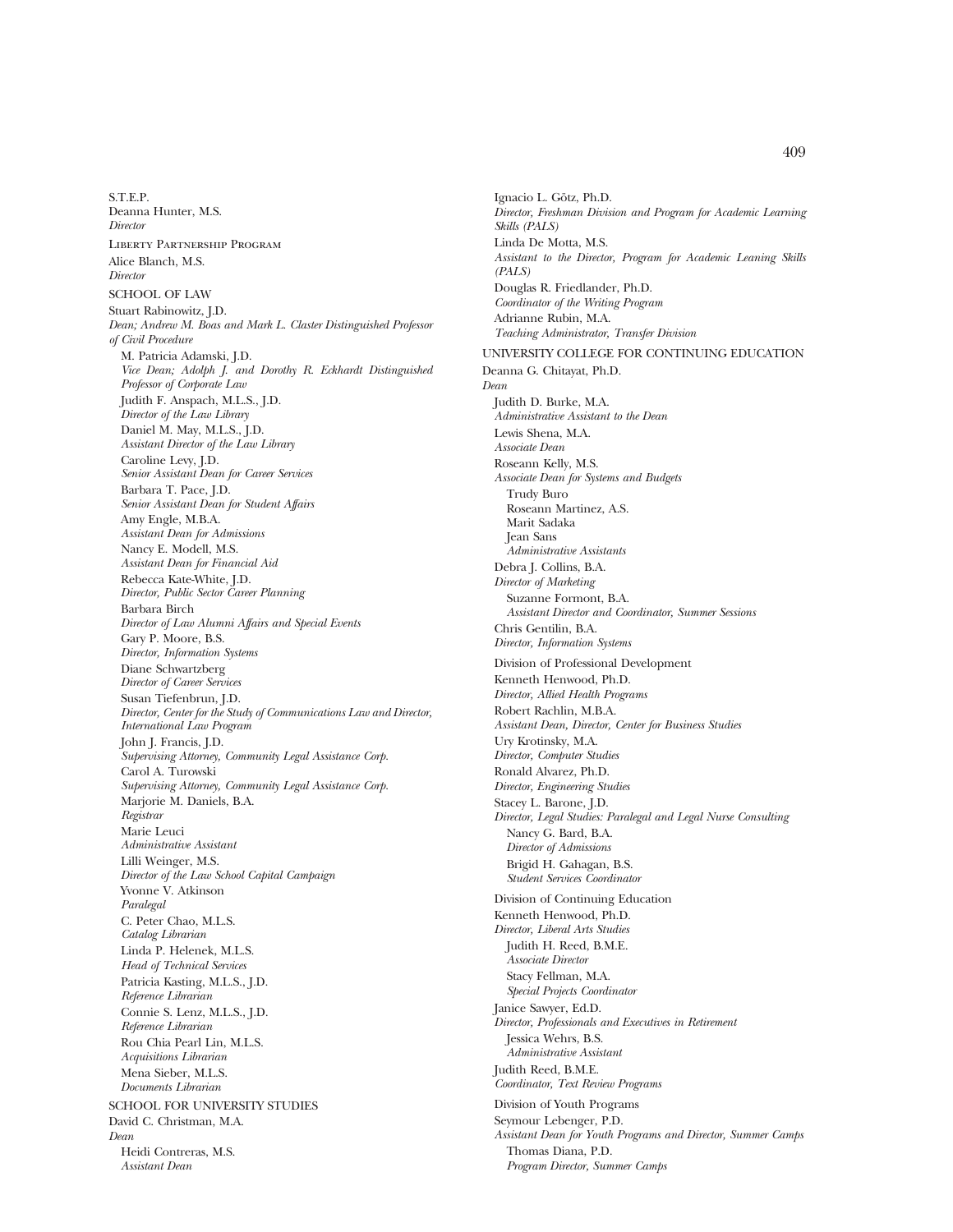Janice Sawyer, Ed.D. *Director, Saturday Classes for Young People* Jessica Wehrs, B.S. *Administrative Assistant*

# Vice President for Campus Life

Holly J. Seirup, Ed.D. *Vice President* Patricia A. Brady *Administrative Assistant to the Vice President for Campus Life* Denise A. Kouril *Director of Campus Life Operations* Michael D. Ogazon *Assistant Manager of Campus Life Operations* Rosemary Lenahan *Administrative Assistant to the Director of Campus Life Operations*

Conference Services Christopher Adams, M.S. Ed. *Director of Conference Services* Jeanne Werner, B.A. *Assistant Director for Special Events*

**SCHEDULING** Kathleen S. Dwyer, B.S. *Director of Scheduling*

Sales, Marketing, and Promotion Vivian Passuello *Coordinator of Sales and Marketing for Campus Life* Jennifer Fitzpatrick, M.A. *Conference Coordinator*

Media Service-Special Events

Kyle Cuva, B.S. *Managing Supervisor*

Robert L. Crowley, M.S. in Ed. *Executive Dean of Student Services and Dean of Students* Johanna Ceccarini *Administrative Assistant to the Executive Dean of Student Services and Dean of Students* Lynda J. O'Malley, M.B.A. *Associate Dean of Students*

Student Activities Anita Ellis, M.S. *Director of Student Activities* Sybil Edouard, M.S. Cliff Lent, B.A. Tara McCarthy, B.A. *Assistant Directors of Student Activities*

Recreation and Intramurals Patricia Montagano, M.S. in Ed. *Senior Assistant Dean of Students and Director of Recreation and Intramurals* Marie Turchiano, M.A. *Assistant Director of Recreation and Intramurals*

International Students

Ann-Margaret J. Nastasi, B.A. *Director of International Students*

Karen McCourt *Student Service Coordinator*

Residential Life Susan Dershowitz, M.A. *Acting Director*

*Senior Associate Director* Scott Singel, M.A. *Associate Director* Denise O'Neill, M.A. *Assistant Director* Jean Anne Smith *Housing Services Coordinator* Dolores Hancock *Assistant to the Director* Jennifer Glass, M.S.W. Jodi Standrovik, M.A. *Complex Directors* Office of Freshman Advancement Gina-Lyn Crance, M.A. *Associate Dean* Jennifer Boscarino, M.S. in Ed. Samanatha Quattricco, B.A. *Assistant Deans* Office of Spirit Support Edward A. Lynch, M.S. *Assistant Dean of Students* HEALTH CENTER Marie A. Hanaché, M.D. *University Health Officer* Maureen Houck, R.N., M.S., F.N.P. *Director of the Health Center* Facilities Management and Operations SPORT FACILITIES Larry Bloom, M.S. in Ed. *Director of Sport Facilities* Anne Combes-Baller, M.S. in Ed. *Associate Director* Karen Radics, B.A. Michael Thomas, B.S. *Assistant Directors* Human Resources Janet Lenaghan, M.B.A. *Director of Human Resources* Lillian Colella, B.A. *Associate Director* Tecla Curcio, M.A. *Compensation Manager* Mariann McDonnell *Pension Administrator* Carrie Gibbons *Human Resources Coordinator* Medical Benefits Office Concetta Amalfitano *Medical Benefits Coordinator* Student Employment Services Adrianne Sachs, M.S. *Associate Director of Human Resources and Director of Student Employment* Roberta Frisch, M.A. *Assistant Director of Student Employment* PUBLIC SAFETY Edward N. Bracht, M.S. in Ed. *Director of Public Safety* Jean Anne Smith *Administrative Assistant* Thomas Kelleher, B.S. *Senior Assistant Director of Residential Operations*

Art Zander, M.Ed.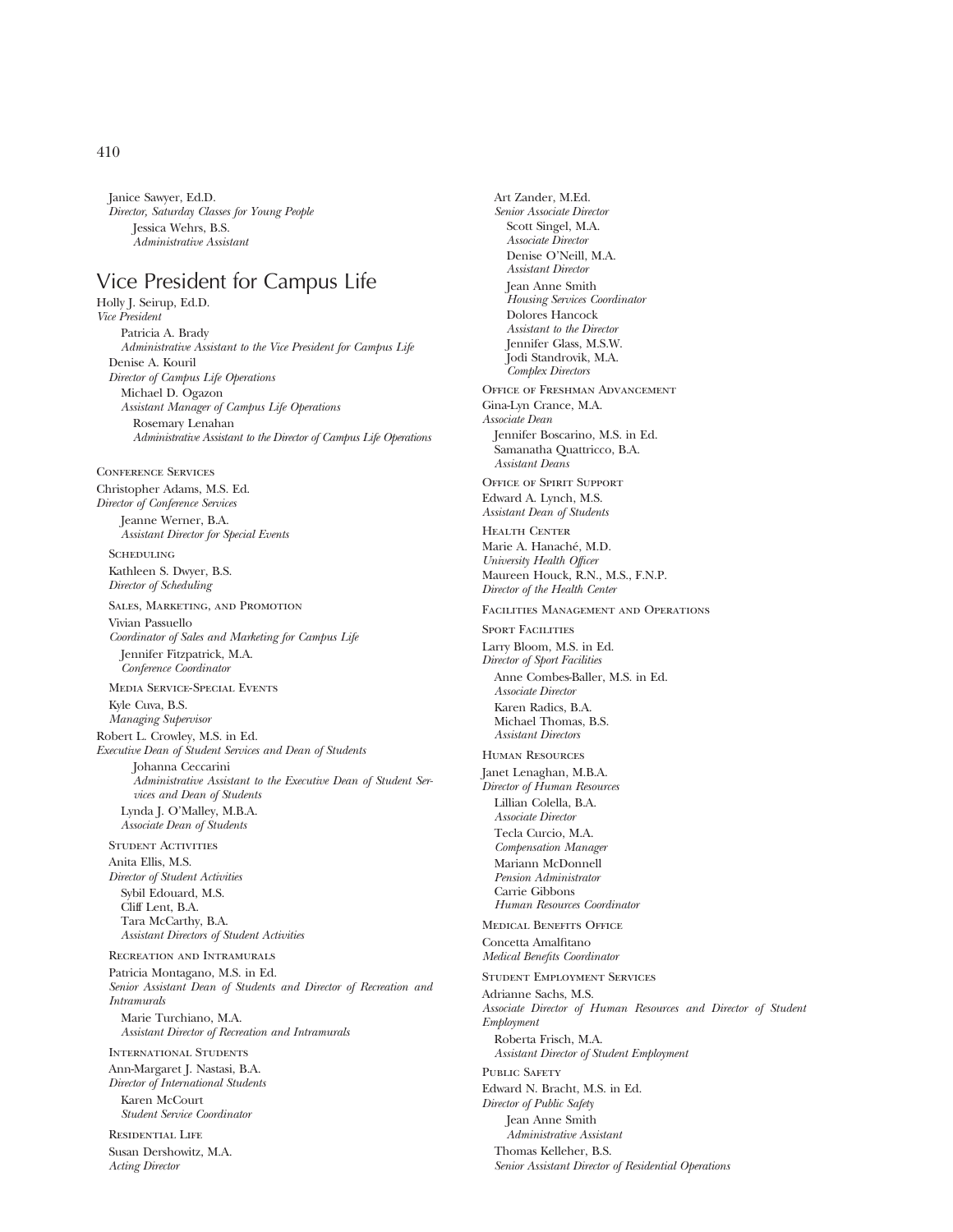Charles Forrest *Associate Director of Public Safety* Frederick S. Emery *Director of HofstraCard Services* Linda Bent *Assistant Director of Traffic and Transportation* John O'Malley *Assistant Director of Patrol and Investigation* University Technical Services Edward Scanlan *Director* Remo Addabbo *Electronic Maintenance Engineer* Tom Vogel Victoriano Lazo, B.S. *Electronic Technical Engineers* Physical Plant Department Richard Drury *Director* Michael King *Associate Director* Andrew Hrynyshyn, B.S. *Technical Assistant* Thomas Andreadis *Assistant Director for Trade Skills* Richard Leddy, M.B.A. *Assistant Director for Central Utilities Plant* Teresa Greis, M.S. *Energy Control Manager* Frank McCluskey, B.B.A. *Director of Environmental Safety* Kenneth Tyler, B.S. *Associate Director* Fred Soviero, A.A.S. *Director of Grounds and Landscaping* Patrice Zimmerman, A.A.S. *Landscape Designer/Assistant Curator* John A. Skura *Director of Warehousing and Supply Services* Michael S. Goldberg, B.S. *Manager for Information Systems for Operations and Campus Life*

# Vice President for Enrollment **Services**

Mary Beth Carey, B.A. *Vice President* Barbara B. Probeyahn, B.S. *Administrative Assistant*

**ADMISSIONS** Peter J. Miller, M.S. *Dean of Undergraduate Admissions* Matthew Whelan, M.A.

*Dean of Graduate and Part-Time Admissions*

Ulric Haynes, Jr., J.D. *Executive Dean for University International Relations* David M. Flynn, M.A.

*Dean of External Affairs for Enrollment Services* Jane M. LaRocco, B.A.

*Associate Dean of Admissions*

Guy Adamo, M.B.A. *Associate Dean of Graduate and Part-Time Admissions* Walter Ebe, B.A. *Associate Dean/Director of Recruitment and Admissions Marketing* Jamison F. Skala, B.B.A. Laura A. Toran, B.A. *Senior Assistant Deans* Dean E. Bennett, B.B.A. Patrick J. Holton, B.A. Leonard C. Marino, P.D. Andrea Nadler, B.A. Laura E. Webster, B.A. *Assistant Deans* William DePeppe, M.A. *Area Representative* Elaine M. Pierce *Admissions Staff Coordinator* James P. Verdon, B.A. *Manager of Information Systems and Research* Jane Hamblet *Transfer Credit Evaluator* Academic Records Gertrude Cucciniello, M.A. *Dean of Administrative Services* Christine Seely, M.S.Ed. *Associate Director* Kimberly Orlic, B.A. Maria Voege, B.A. *Assistant Directors* Financial Aid Donna Miranda, B.S. *Director of Financial Aid* Cathy Penn, B.A. *Senior Associate Director of Financial Aid* Rosemary Ferrucci, B.A. *Associate Director of Financial Aid* Kay Prainito *Assistant Director* Joseph Filippone, B.B.A. *Assistant Director, Data Systems* Lisa Inman, A.B. *Resource Center Coordinator* Mark Campbell, B.B.A. Jasmine Melendez, B.B.A. Shana Schwartz, B.A. Melinda Shoy-Clarke, B.A. Rhonda Woolard, B.B.A. *Financial Aid Administrators* STUDENT ACCOUNTS Pat L. Lettini, M.B.A. *Director of Student Accounts* Gloria Daniell, B.A. Christopher Westby, B.B.A. *Associate Directors*

Joan Awai, M.S. in Ed. *Senior Assistant Director and Repayment Manager* Brian Kaspar, B.B.A. *Senior Assistant Director and SAR Administrator*

# Vice President for Development

Development and Alumni Office Carol A. Bronzo, B.A. *Vice President*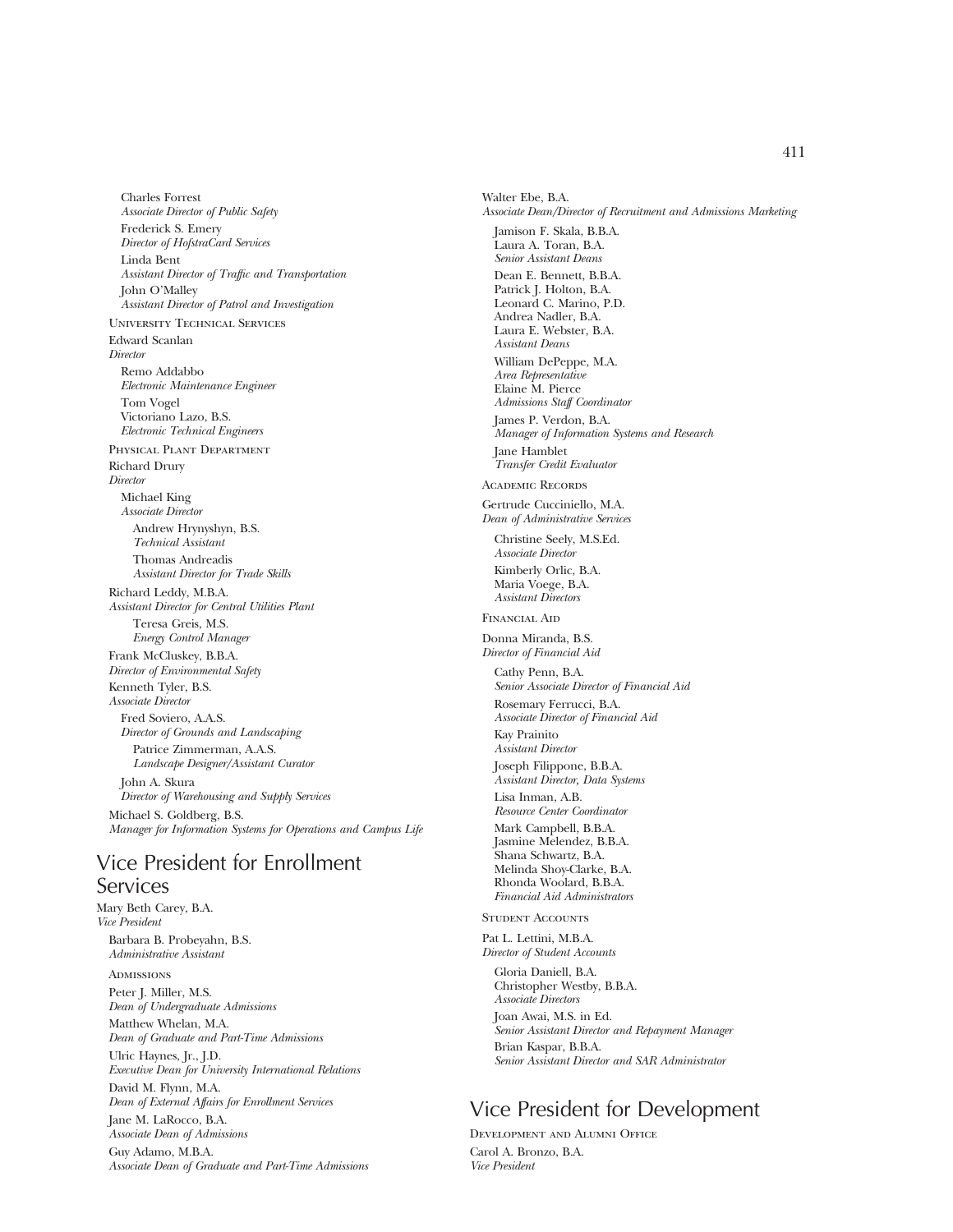Michael A. D'Amato, B.B.A. *Executive Director of Development* Janet Sheridan, B.A. *Administrative Assistant* Margaret A. Shields, B.S. *Associate Director of Development Executive Director of Alumni Relations* Barbara A. Romeo *Administrative Coordinator* George Richardson, M.B.A. *Director of Alumni Relations and Annual Fund* Jeffrey Minihane, B.A. *Assistant Director of Alumni Relations* Gwendolyn Wade, A.A.S. *Administrative Assistant* Heather D. Basile, B.A. *Director of Alumni Programs* Adam M. Balber, B.A. *Assistant Director of Alumni Relations* Marvin E. Reed, Ph.D. *Director of the Career Center* Lisa J. Goldrick, B.B.A. *Associate Director, Career Center* Barbara Church-Kattan, M.Ed. *Associate Director, MBA Career Services* Elizabeth Cahill, B.A. Keisha Lightbourne, J.D. *Assistant Directors, Career Center* Denise Fitzgerald Bedeian, B.S. *Director of Donor Relations* C. Scott Neff, M.S. *Assistant Director of Development and Director of Planned Giving* Eve Glasser, B.A. *Director, Friends of the Hofstra Arboretum* Linda E. Mondello, B.S. *Director of Education Resources* Gabrielle A. McCartin *Director of Development Accounts* Kurt Becker, B.A. *Director of Alumni Development Systems* Carmen Secada *Special Events Coordinator* Traci Fonville, B.A. *Administrative Assistant*

# Vice President for Business Affairs and Treasurer

James J. McCue, M.B.A. *Vice President*

University Senate Committees

as of January 1999

Executive Committee

Costenoble, *Chairperson*; Berliner, Binbasioglu, Bryant, Knowlton, Martin, Ross.

Undergraduate Academic Affairs

Binbasioglu, *Chairperson*; Clemens, Ferrand, Giallombardo, Heller, Hunter, Ohr, Notkin, Schwartz, Smith, B.

Regina M. Gilson *Administrative Assistant to the Vice President for Business Affairs and Treasurer* Judith Nolan, C.P.A. *Assistant Treasurer* Amy Ramson, C.P.A. *Assistant Director of Financial Analysis* Kathleen T. Zanoni, B.A. *Legal and Insurance Administrator* Richard Apollo, B.S. *Associate Budget Director* Therese Venti, M.B.A. *Acting Controller* Sonja Marasca, C.P.A. Karen Quinn, C.P.A. *Senior Accountants* Michael Sikorski, A.S. *Budget Analyst* Judy Ann Bongiovi, B.S. *Junior Accountant* Simone Hector, A.S. *Accounting Assistant* Teresa Pober, B.A. *Director of Payroll* Barbara Gallo *Assistant Payroll Supervisor* Elizabeth Beyer *Accounts Payable Supervisor* Craig DeOdene, B.S. *Director of Purchasing* Allan Howell, B.A. *Purchasing Agent* Melissa Kelly *Purchasing Coordinator* Eileen O'Connor, C.P.A. *Director of Internal Audit* Jennifer Fabrizzio, B.B.A. *Internal Auditor* John Ziegler *Contracts Administrator* John DiGregorio, A.A.S. *Director of Dining Services* Kristina Paules, B.S. *Assistant Director of Dining Services* Paul Sirianni, B.S. *Bookstore General Manager* Laura Martin *Bookstore Assistant General Manager*

Academic Records

Cucciniello, *Chairperson*; Bohannon, Crance, Diaz-Wilson, Green, Greenwell, Haile, Huber, Johnson, H.; Karofsky, Schwartz, D.; Sessions, Wenchell, Wendelboe.

**ADMISSIONS** 

Krull, *Chairperson*; Kaufman, Kudelka, Miller, Nguyen, Wagar.

**GRADING** 

, *Chairperson*; Lukesh, Mathur, Seagull.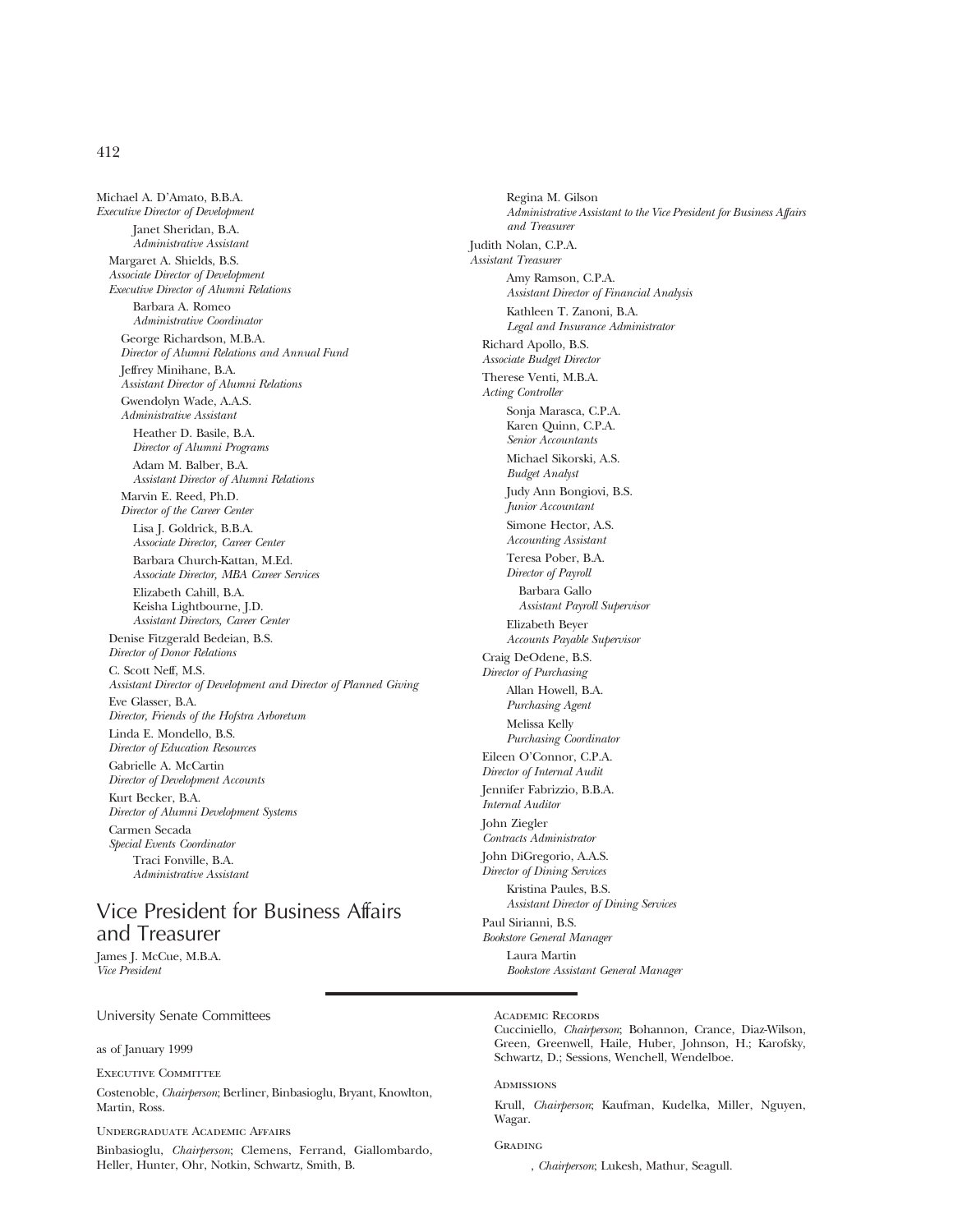Program Review

Inactive until needed.

University Honors

Waysek, *Chairperson*; Binbasioglu, Bryant, Cassidy, Cernic, Costenoble, D'Acierno, Giallombardo, Hastings, Leonard, Murphy, Mustafa.

#### Graduate Academic Affairs

Knowlton, *Chairperson;* DiFonzo, Eisen, Gao, Giallombardo, Himelfarb, Koch, Kreisel, Rustici, Unruh.

## Planning and Budget

Martin, *Chairperson*; Berson, Charnov, Duffy, Dugo, Gray, Lukesh, Meller, Mustafa, Wagner, Weiss.

#### Academic Computing

Toulouse, *Chairperson*; Adair, Bennington, DiBlasi, Eshghi, Kaplan, Kreisel, Lalama, Lazow, Lukesh, Mendelsohn, Satler, Silver, A., Tracht.

## Development Inactive until needed.

## **LIBRARY**

Saff, *Chairperson*; Burke, R; Friend, Harshbarger, Hollander, Lopatin, Lukesh, Mohanty, Rosenzwieg, Wagner, Zaleski.

#### Scholarship and Student Aid

Duffy, *Chairperson*; Berger, Carey, Giallombardo, Gray, James, Loughrey, Merrill, Miranda.

### FACULTY AFFAIRS

Bryant, *Chairperson*; Bishnoi, Bose, Friedman, Giallombardo, Hey, Huckins, Kreniske, Lechowicz, Merrill, Michaels.

Student Affairs Ross, *Chairperson*; Boudon, Crowley, Kelly, Lee, Ness, Mellone, Singer, Smith, T., Tzortzatos.

#### Special Committees of the Senate

Academic Calendar Bloom, *Chairperson*; Caputi, Crowley, Christman, Cucciniello, Giallombardo, Ross.

### Athletic Policy

Shafer, *Chairperson*; Block, Clendening, Delaney, Devine, Frierman, Lee, Lewis, Meiseles, Nowierski, O'Malley, Royle, Seirup, Smith, B., Starks.

#### **GRIEVANCES**

Inactive until needed.

#### Environmental Safety

Willey, *Chairperson*; Anderson, Burke, D.; Chaleff, Ellis, Elston, Hall, McCluskey, Negrin, Ryan, Theis, Wachter-Jurcsak.

## Recruitment, Elections and Nominations

Bogard, *Chairperson*; Costenoble, Dickman, Giallombardo, Gonzalez-Dolginko, Sampedro, Sanford.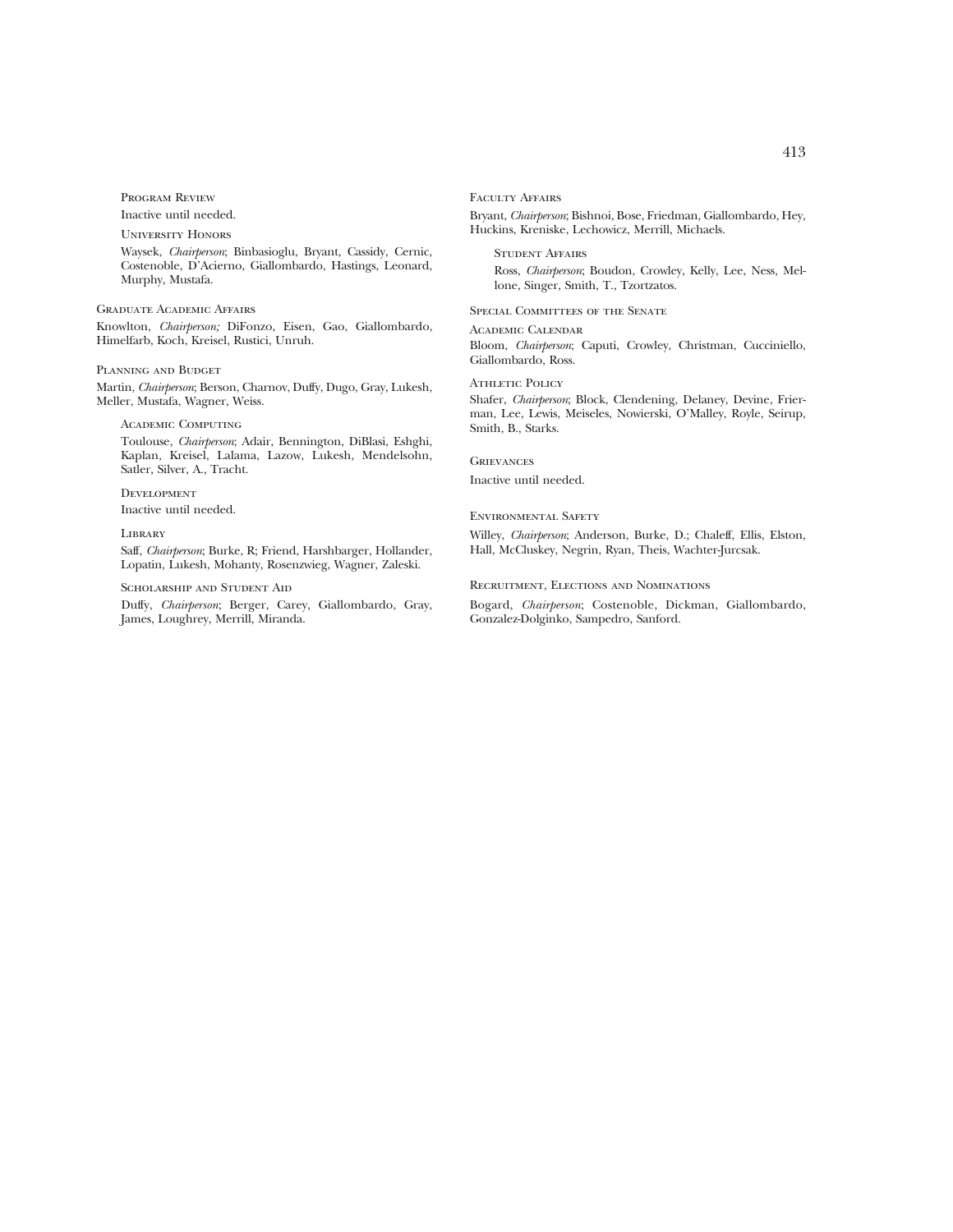# ACADEMIC CHAIRS AND DISTINGUISHED PROFESSORSHIPS

THE JOHN CRANFORD ADAMS CHAIR IN THE HUMANITIES, established in 1965 by the Hofstra Alumni Association, honors Hofstra's President Emeritus Adams. The Chair brings distinguished visiting scholars to the University. Dr. Adams was president of Hofstra from 1945 to 1965. He was a noted Shakespearian scholar with works represented in the Folger Library. The Chair is currently held by Dr. Phillip Lopate, Professor of English.

The Joseph G. Astman Distinguished Professorship in the Humanities was established in 1985 to honor his memory. Dr. Astman served the University for almost four decades, as Professor of Comparative Literature and Languages and as Dean of the Hofstra College of Liberal Arts and Sciences (1966–72). He was the founding director of the Hofstra University Cultural Center and a noted scholar in his field.

The Donald E. Axinn Endowed Distinguished Professorship in Ecology and Conservation at Hofstra University was established in 1987 by gifts from Donald E. Axinn. Mr. Axinn is a Hofstra alumnus, a Hofstra Trustee and real estate developer. Under this professorship, a program of public awareness in ecology and conservation will be developed with special application to the Long Island environment.

The Bernon Family Endowed Distinguished Professorship in Business was established in 1991 by the Bernon Brothers Foundation. Alan Bernon is a Hofstra alumnus, a Hofstra Trustee and an outstanding business and community leader. The distinguished professorship was established in support of the Dean of the Frank G. Zarb School of Business as an indication of leadership in the field of business education as well as in the business community.

The Alexander M. Bickel Distinguished Professorship in Communication Law was established in 1983 by several persons, including two graduates of the Yale Law School, where Professor Bickel was one of the more prestigious faculty members. He was a nationally prominent professor of constitutional and communication law. The Professorship is currently held by Professor Bernard E. Jacob.

The Andrew M. Boas and Mark L. Claster Distinguished PROFESSORSHIP IN CIVIL PROCEDURE was established in 1986 by gifts from two graduates of the Hofstra School of Law, Andrew M. Boas, Class of 1980 and Mark L. Claster, Class of 1977. The purpose of the Professorship is to promote research, lectures and other scholarly activities relating to laws designed to endure the fair and efficient resolution of civil disputes. The Professorship is currently held by Dean Stuart Rabinowitz.

The Brodlieb Distinguished Professorship in Business was established in 1984 through the generosity of Mr. and Mrs. Kenneth Brodlieb [Ken and Judy] and Theodore Brodlieb. The Brodliebs firmly believe in a business developing a close relationship with the surrounding community and its responsibility to society in general. This gift reflects their especially strong commitment to quality higher education on Long Island. The Professorship is currently held by Professor Nancy Stern, a faculty member with a distinguished background in the field of business computer information systems.

The Richard J. Cardali Distinguished Professorship in Trial Advocacy was established in 1989 in memory of Richard J. Cardali, who was a prominent attorney specializing in plaintiff's negligence work. Mr. Cardali devoted a substantial amount of his time and energy to teaching advocacy skills to other lawyers and to law students. The Professorship will promote the continued training of advocacy skills. The Professorship is currently held by Professor Lawrence W. Kessler.

The Edward F. Carlough Chair in Labor Law, established in 1981, honors Edward F. Carlough, President Emeritus of the

Sheet Metal Workers International Association, is funded by a gift from the Sheet Metal Workers International Association and reflects the strong labor law discipline of the Hofstra School of Law. It supports the *Labor Law Forum*, a scholarly publication, and the annual Edward F. Carlough Labor Law Conference.

The Chaykin Endowed Chair in Accounting was established in 1990 through the proceeds from the Chaykin continuing professional education programs at Hofstra University. Professor Irving J. Chaykin is a nationally prominent professor of accounting and founder of the Chaykin CPA Review Program. The Chair was established to encourage and reward excellence in research and teaching. The Chair is currently held by Dr. Ralph S. Polimeni, Dean, Frank G. Zarb School of Business.

The Chaykin Distinguished Teaching Professorship in Accounting was established in 1989 through the proceeds from the Chaykin continuing professional education programs at Hofstra University. The distinguished teaching professorship was established to encourage and reward excellence in teaching. The Professorship is currently held by Professor Robert Katz, a past recipient of the Hofstra University Distinguished Teaching Award.

The Robert F. Dall Distinguished Professorship in Business was established by Robert F. Dall in 1989. Robert F. Dall is a Hofstra alumnus and a Hofstra Trustee who has had a prominent career in finance and investments. The Dall Professorship is currently held by Professor Matthew C. Sonfield, a faculty member with a distinguished background in the field of management.

The Maurice A. Deane Distinguished Professorship in ConsTITUTIONAL LAW, established in 1986, is supported by a gift from Maurice A. Deane, a member of the Hofstra University School of Law class of 1981. Its purpose is to encourage scholarly research, professional conferences and other appropriate study of constitutional law. The Professorship is currently held by Professor Janet L. Dolgin.

The Jack and Freda Dicker Distinguished Professorship in HEALTH CARE LAW, established in 1985 by gifts from Mr. Ernest Dicker and his brothers Stanley and Daniel Dicker in honor of their late father and mother. The Dicker family is a leader in institutional health care for the aged. Under the Professorship a curriculum in health care law will be developed, and research, conferences and other professional scholarly activities in the field of health care law will be undertaken.

THE ADOLPH J. AND DOROTHY R. ECKHARDT DISTINGUISHED PROFESSORSHIP IN CORPORATE LAW was established in 1992 by gifts from Mr. Adolph J. Eckhardt and his wife Dorothy. The Professorship is designed to promote research, lecture series, and other scholarly activities in the field of corporate law. The Professorship is currently held by Vice Dean M. Patricia Adamski.

The Leo A. Guthart Distinguished Professorship in Teaching Excellence was established in 1996 through the generosity of Dr. Leo A. Guthart, Vice Chairperson of the Board of Pittway Corporation and Chief Executive Officer of its Security Group. Dr. Guthart also has an exceptional record of service to Hofstra University including twenty years on the University's Board of Trustees including three years as Chairperson of the Board of Trustees. Dr. Guthart received a doctorate in Business Administration from the Harvard Business School and has taught at both Hofstra University and Harvard University. This Distinguished Professorship was established to recognize the role of the Director of the Center for Teaching Excellence in promoting the University's highest priority which is excellence in teaching. The Professorship is currently held by Professor Liora Pedhazur Schmelkin.

The Lawrence Herbert Distinguished Professorship was established in 1996 through the generosity of Dr. Lawrence Herbert, President and Chief Executive Officer of Pantone, Inc., which is the world's premier color standards company and color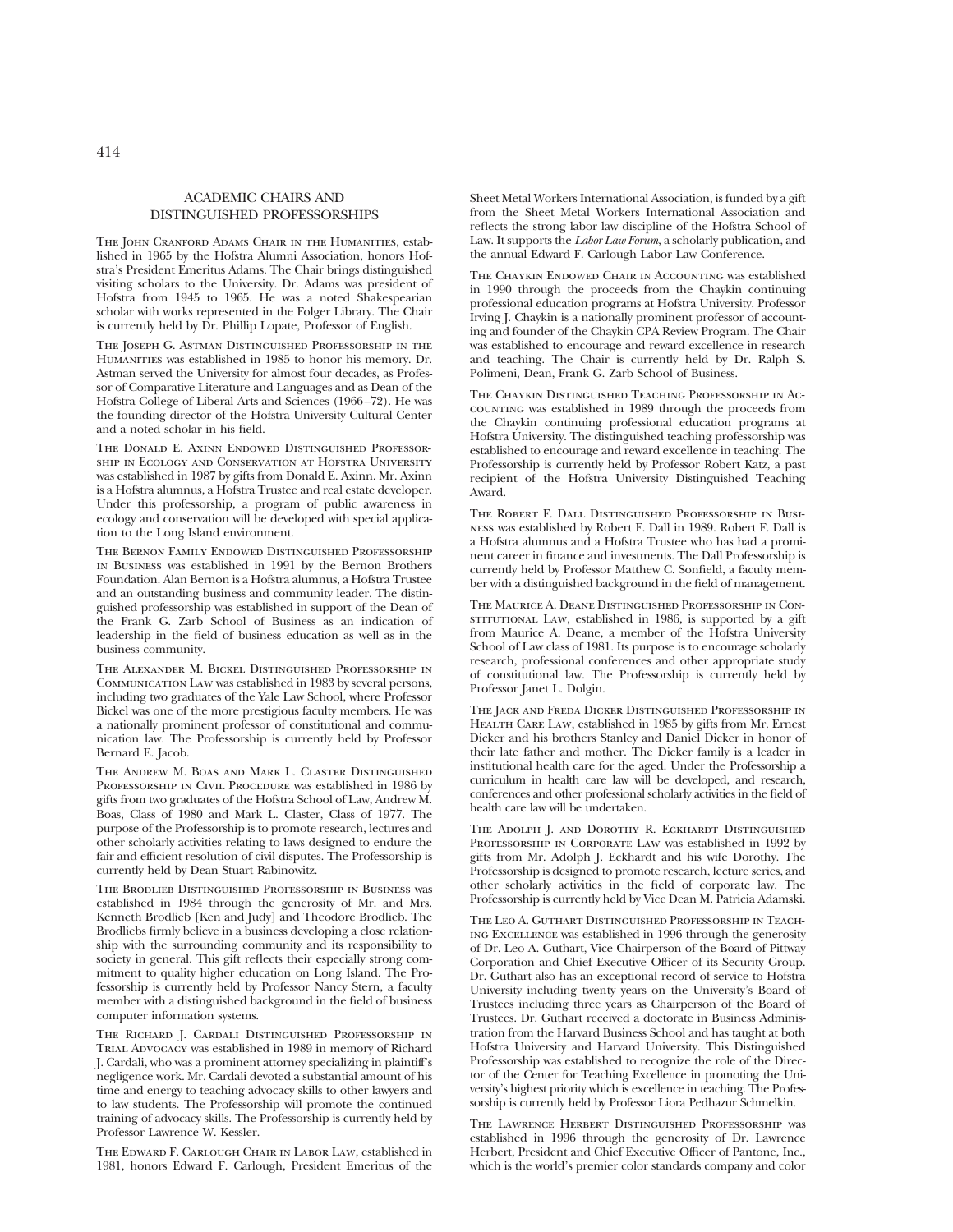authority. Dr. Herbert is an alumnus and former member and vice-chairperson of the Hofstra University Board of Trustees. The Distinguished Professorship was established in support of the University's Provost and Dean of Faculties and in recognition of the Provost's overall leadership role in advancing the University's educational mission. The Professorship is currently held by Dr. Herman A. Berliner, Provost and Dean of Faculties.

The Robert P. Holston Distinguished Professorship in the Liberal Arts and Sciences was established in 1994 with a gift from Dr. Robert P. Holston. Dr. Holston is a leading authority in the field of General Semantics and Critical Thinking. He had a long and distinguished career as a management consultant to many of America's largest corporations and currently remains active in promoting the application of General Semantics and Critical Thinking in Higher Education. The Distinguished Professorship was established in support of the Dean in recognition of leadership in advancing the values of a liberal education and in the arts and sciences. The Professorship is currently held by Dr. Bernard J. Firestone, Dean of the Hofstra College of Liberal Arts and Sciences.

The Peter S. Kalikow Distinguished Professorship in Real Estate Law was established in 1987 by a gift from Peter S. Kalikow, a prominent real estate developer and Chairman and President of the H. L. Kalikow Company. The Professorship is designed to promote research, symposia and other professional and scholarly activities in the field of real estate law and to enhance the curricula of the Law School in the fields of real property and real estate. The Professorship is currently held by Professor Ronald H. Silverman.

The Joseph Kushner Distinguished Professorship in Civil LIBERTIES LAW was established in memory of the late Joseph Kushner, who headed a real estate concern involved in development and acquisitions in New Jersey. He was a survivor of the Holocaust and was keenly interested in the protection of civil liberties. The Professorship is endowed by contributions from his son, Charles Kushner, a graduate of the Hofstra Law School class of 1979. It promotes scholarly activities in civil liberties law. The Professorship is currently held by Professor Leon Friedman.

The Howard Lichtenstein Distinguished Professorship in LEGAL ETHICS was established in memory of Howard Lichtenstein, the late senior partner of the law firm of Proskauer Rose Goetz and Mendelsohn. The Professorship is endowed by that law firm and by friends of Mr. Lichtenstein. It supports planned monographs, lectures and other scholarly activities in the field of legal ethics. The Professorship is currently held by Professor Monroe H. Freedman.

The Walter H. ''Bud'' Miller Distinguished Professorship in Business, established in 1980 in recognition of Mr. Miller's business acumen, community involvement and concern for higher education. Its purpose is to foster teaching, research and training in the field of marketing and management. The Professorship is currently held by Professor Barry Berman, a faculty member who has a distinguished record of teaching and scholarship in the field of business.

THE JEAN NERKEN DISTINGUISHED PROFESSORSHIP IN ENGINEERing was established in 1990 through the generosity of Mr. Albert Nerken, noted engineer and inventor, in honor of his wife. The Professorship is designed to recognize and encourage outstanding teaching, research and leadership in the field of engineering sciences. The University is currently seeking a distinguished individual in the field of engineering for appointment to the Professorship.

The Harry H. Rains Distinguished Professorship in Arbitration and Alternative Dispute Settlement Law, established in 1983, is supported by a gift from Muriel and Harry H. Rains of Locust Valley. Mr. Rains, senior partner in the law firm of Rains and Pogrebin of Merrick, distinguished himself in this

area of law and was one of the founding members of the National Academy of Arbitrators.

The Professorship enables the development of publications, research, symposia and a curriculum of dispute settlement methodology as an alternative to courtroom litigation. The Professorship is currently held by Professor Robert A. Bush.

The Retail Management Institute Distinguished Professorship in Business was established in 1989 through the generosity of several noted retailers and retail-related firms. It is designed to promote teaching, research, and training in the fields of retailing and retail management. The Professorship is currently held by Professor Joel R. Evans, a faculty member with an outstanding record of teaching and scholarship in the field of business.

The Rivkin, Radler & Kremer Distinguished Professorship in Environmental Law was established in 1987 and funded by Rivkin, Radler, Dunne & Bayh, a prominent Nassau County law firm with a specialty in environmental law. The Professorship will expand and develop new courses in environmental law and will be the center for scholarly and professional activities in the environmental law field. The Professorship is currently held by Professor William R. Ginsberg.

The Dr. Mervin Livingston Schloss Distinguished Professorship for the Study of Attitudes Toward Persons with Disabilities was established in 1983 by Dr. Schloss in memory of his parents, Lillian and Hyman Schloss. Dr. Schloss has had a distinguished career in dentistry in addition to being closely identified with civic, professional, fraternal, humanitarian and philanthropic causes. The Professorship is currently held by Dr. Harold E. Yuker, Professor of Psychology and director of the Center for the Study of Attitudes Toward Persons with Disabilities.

The Eric J. Schmertz Distinguished Professorship in Public Service and Public Law was established in 1993 in honor of Eric J. Schmertz, the Edward F. Carlough Distinguished Professor of Labor Law and Dean of the School of Law from 1982 to 1989. The professorship is currently held by Professor Eric Lane.

The Max Schmertz Distinguished Professorship, established in 1982, honors and perpetuates the memory of Max Schmertz, a business and political leader of the city of New Rochelle. It is funded by grants from Eric J. Schmertz, former Dean of the Hofstra School of Law, and Herbert Schmertz, vice president, Mobil Corporation. It supports a Distinguished Lecture Series in various legal disciplines. The Professorship is currently held by Professor Burton C. Agata.

The Sidney and Walter Siben Distinguished Professorship IN FAMILY LAW AND TORTS was established in 1984 and is supported by a gift from the law firm of Siben & Siben. Its purpose is to promote scholarly research, conferences and publications in the fields of torts and product liability. The Professorship is currently held by Professor John DeWitt Gregory.

The Honey and Arthur Sorin Distinguished Teaching Fellow in Business was established in 1988 through the generosity of Honey and Arthur Sorin. The Teaching Fellow was established to recognize the important contribution made by Hofstra adjunct faculty. First priority in selecting the recipient is given to senior Hofstra University administrators presently teaching as adjunct faculty members in the School of Business. The Teaching Fellow is also responsible for the annual Sorin Conference on Mediation which brings together leaders of labor, business and the public sectors to discuss the crucial issues in this area. The Teaching Fellow is